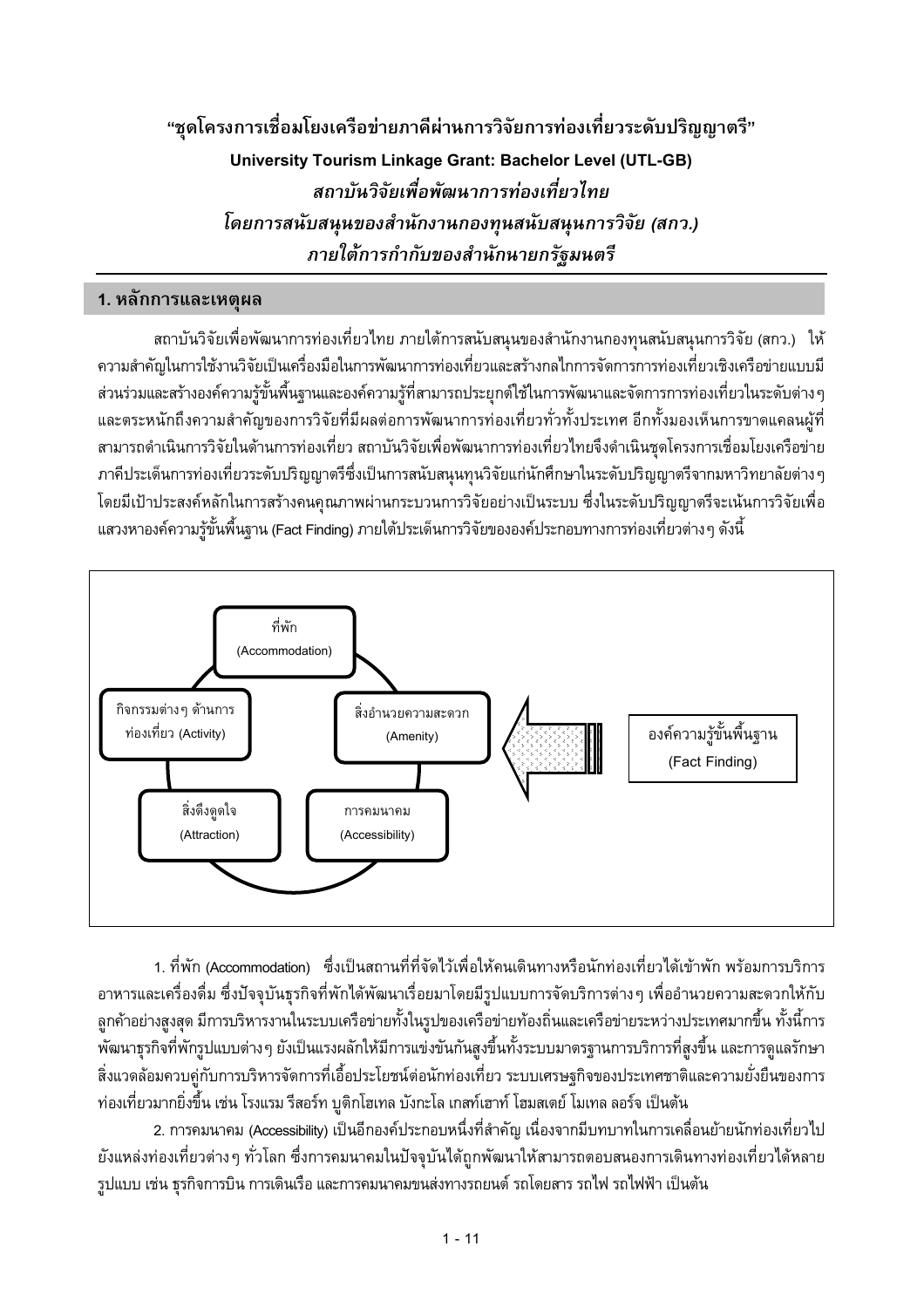่ 3. สิ่งดึงดูดใจ (Attraction) หมายถึง ทรัพยากรทางการท่องเที่ยวที่สามารถดึงให้นักท่องเที่ยวเดินทางไปท่องเที่ยวได้ เช่น สิ่งดึงดูดใจประเภทแหล่งท่องเที่ยวทางธรรมชาติ ได้แก่ ทะเล ภูเขา น้ำตก เกาะ แม่น้ำ หาดทราย ฯลฯ สิ่งดึงดูดใจประเภท ้วัฒนธรรม ขนบธรรมเนียม ประเพณี ได้แก่ ประเพณีสงกรานต์ ลอยกระทง งานแห่เทียนพรรษา เป็นต้น ซึ่งสิ่งดึงดูดใจนี้หมาย ี รวมถึง สิ่งดึงดูดใจที่เกิดจากการเปลี่ยนแปลงหรือมีความโดดเด่นและเป็นที่สนใจกว่าแหล่งอื่นๆ เช่น ทะเลหมอก ทะเลแหวก บ่อ น้ำพุร้อน เป็นต้น

4. สิ่งอำนวยความสะดวก (Amenity) หมายถึง สิ่งที่จัดขึ้นเพื่อให้เอื้อประโยชน์และอำนวยความสะดวกแก่นักท่องเที่ยว ้เช่น ถนน ไฟฟ้า น้ำประปา โทรศัพท์ แผนที่ อินเตอร์เน็ต ศูนย์ให้ข้อมูลทางการท่องเที่ยว ระบบป้องกันความปลอดภัยทางทะเล เป็นต้น

ี่ 5. กิจกรรมต่างๆ ด้านการท่องเที่ยว (Activity) หมายถึง ผลิตภัณฑ์ทางการท่องเที่ยวที่ถูกสร้างขึ้น โดยมีวัตถุประสงค์ เพื่อส่งเสริมและดึงดูดให้เกิดการท่องเที่ยวในแหล่งท่องเที่ยวมากยิ่งขึ้น นอกเหนือจากการไปเยี่ยมชมแหล่งท่องเที่ยวเท่านั้น โดย ูรูปแบบของกิจกรรมต่างๆ จะแตกต่างกันตามประเภทของแต่ละแหล่งท่องเที่ยว ได้แก่ กิจกรรมการท่องเที่ยวทางธรรมชาติ เช่น ุการเดินป่า การนั่งช้าง การดูนก ฯลฯ กิจกรรมการท่องเที่ยวทางทะเล เช่น การดำน้ำ การตกปลา เป็นต้น

ชุดโครงการเชื่อมโยงเครือข่ายภาคีผ่านการวิจัยการท่องเที่ยวระดับปริญญาตรีเป็นการสนับสนุนทุนวิจัยแก่นักศึกษาใน ระดับปริญญาตรีอันเป็นการพัฒนาระบบการเรียนการสอนในมหาวิทยาลัยควบคู่กับการพัฒนาพื้นที่บนฐานความรู้ที่เกิดจาก กระบวนการวิจัย โดยนักศึกษาเป็นผู้จุดประกายแห่งการแสวงหาความรู้เพื่อการพัฒนาการท่องเที่ยวในท้องถิ่นและเป็นการสร้าง ้คลังสมองในท้องถิ่น ทั้งนี้ชุดโครงการดังกล่าวยังกระตุ้นให้สถาบันการศึกษาในระดับอุดมศึกษาในพื้นที่ทำงานร่วมกับภาคีต่าง ๆ ทางการท่องเที่ยวและเกิดการแลกเปลี่ยนเรียนรู้อันจะก่อให้เกิดความเข้าใจซึ่งกันและกันมากขึ้นด้วยกระบวนการวิจัย และการ ดำเนินการของชุดโครงการดังกล่าวมุ่งสร้างกลไกติดพื้นที่ในการพัฒนาการท่องเที่ยวในท้องถิ่นโดยใช้สถาบันการศึกษาเป็นตัวตั้ง ตลอดจนการเปลี่ยนกระบวนทัศน์และความสัมพันธ์ของภาคีทางการท่องเที่ยวในท้องถิ่น โดยสถาบันวิจัยเพื่อพัฒนาการท่องเที่ยว ไทยสนับสนุนและส่งเสริมให้สถาบันการศึกษาในระดับอุดมศึกษาในพื้นที่มีบทบาทในการพัฒนาการท่องเที่ยวและเป็นที่พึ่งทาง ้ปัญญาแก่ท้องถิ่นผ่านกระบวนการวิจัยของนักศึกษา ดังนั้นหากหน่วยงานที่เกี่ยวข้องต้องการวางแผนการพัฒนาและจัดการการ ้ท่องเที่ยวในพื้นที่ก็ควรคิดถึงฐานข้อมูลและทรัพยากรบุคคลที่สำคัญจาก "มหาวิทยาลัย" ในพื้นที่ อันสะท้อนให้เห็นว่าท้องถิ่น สามารถเข้าถึงข้อมูลได้ง่าย ซึ่งเป็นอีกหนึ่งปัจจัยที่ส่งเสริมการพัฒนาการท่องเที่ยวอย่างยั่งยืน

### 2. วัตถุประสงค์และเป้าหมาย

1) เพื่อสร้างคลังสมองซึ่งเป็นองค์ความรู้ขั้นพื้นฐานและองค์ความรู้ที่สามารถยกระดับไปสู่การพัฒนาการท่องเที่ยว ในระดับต่าง ๆ ได้ โดยเฉพาะระดับท้องถิ่นและจังหวัด

่ 2) เพื่อพัฒนาบุคลากร (นักศึกษา อาจารย์ที่ปรึกษาและภาคีอื่นๆ) ในพื้นที่พร้อมสร้างเครือข่ายการจัดการความรู้ ทางการท่องเที่ยวร่วมกัน (Collaborative Tourism Knowledge Management)

- 3) เพื่อพัฒนาระบบวิจัยด้านการท่องเที่ยวในสถาบันการศึกษาผ่านนักศึกษาและอาจารย์
- 4) เพื่อพัฒนาระบบการเรียนการสอนในระดับปริญญาตรีในสาขาที่เกี่ยวข้องกับการท่องเที่ยว
- 5) เพื่อสร้างเครือข่ายภาคีทางการท่องเที่ยวเพื่อการยกระดับข้อมูลในการนำไปใช้ประโยชน์
- 6) เพื่อสร้างนักวิจัยรุ่นเยาว์และรุ่นใหม่ทางด้านการท่องเที่ยว
- 7) เพื่อสร้างกลไกติดพื้นที่โดยใช้สถาบันการศึกษาเป็นตัวตั้ง
- ่ 8) เพื่อเปลี่ยนกระบวนทัศน์และความสัมพันธ์ของภาคีทางการท่องเที่ยวในท้องถิ่น

### 3. กลุ่มเป้าหมาย

นักศึกษาระดับปริญญาตรีทั่วประเทศ (ไม่จำกัดชั้นปี)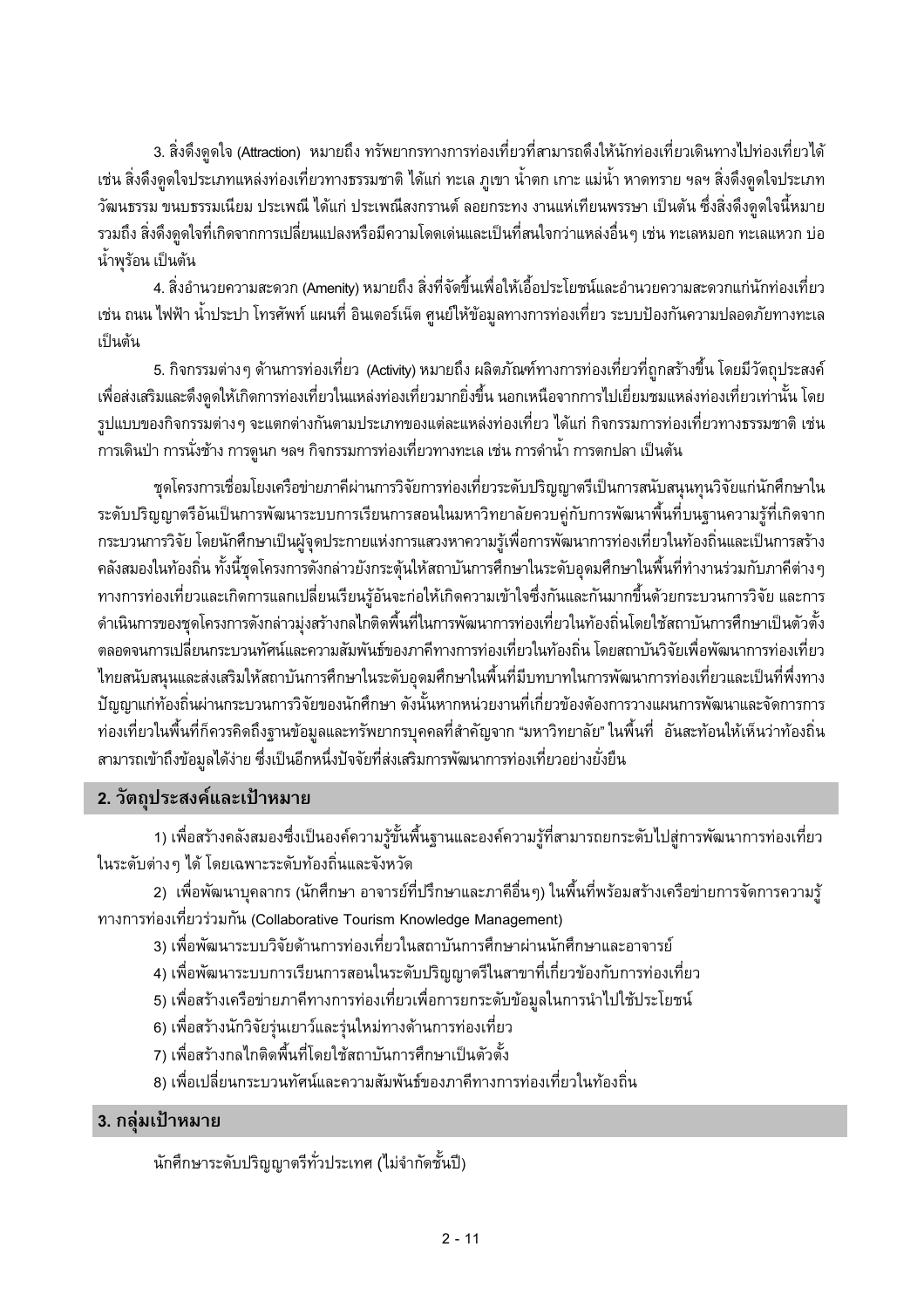### ี 4. เงื่อนไขการให้ทน

- 1) นักศึกษาระดับปริญญาตรี (ไม่จำกัดชั้นปี) ของมหาวิทยาลัยต่าง ๆทั่วประเทศไทย จำนวน 5 คน
- 2) ต้องมีอาจารย์ที่ปรึกษาจำนวน 1 คน
- 3) จะต้องมีภาคีทางการท่องเที่ยวเข้ามามีส่วนร่วมในการทำวิจัยด้วย อาทิ หน่วยงานภาครัฐ เอกชนและประชาชน
- 4) งบประมาณที่จัดสรรให้ในการดำเนินการวิจัยไม่เกิน 40,000 บาทขึ้นอยู่กับกิจกรรมการวิจัยตามระเบียบวิธีวิจัย
- 5) ทาง สกว.จะเป็นผู้ตั้งคณะกรรมการคัดเลือกโครงการวิจัย

#### 5. ประมาณในการวิจัยต่อ 1 โครงงาน

#### ้รายละเอียดการให้<u>ทุนวิจั**ยต่อ 1 โครงการ** มี</u>ดังต่อไปนี้

- 1) งบประมาณในการดำเนินการวิจัย (ค่าใช้สอย)
- 2) ค่าตอบแทนนักวิจัย (นักศึกษา)
- 3) ค่าตอบแทนอาจารย์ที่ปรึกษา

|       | ้จำนวน   ไม่เกิน 40,000 บาท (สี่หมื่นบาท) |
|-------|-------------------------------------------|
| จำนวน | 5,000 บาท (ห้าพันบาท)                     |
| จำนวน | 5,000 บาท (ห้าพันบาท)                     |
|       | 50.000 บาท (ห้าหมื่นบาท                   |

#### 6. ระยะเวลาในการทำวิจัย

ไม่เกิน 8 เดือน (แปดเดือน)

#### 7. พันธกิจของนักวิจัย

7.1 คณบดี (ขึ้นอยู่กับคณะที่นักศึกษาเป็นผู้ทำวิจัย) มีหน้าที่ เซ็นสัญญาโครงการวิจัยที่ผ่านการพิจารณาจากคณะกรรมการ ู้ที่ทาง สกว.แต่งตั้งขึ้น และสนับสนนการดำเนินการวิจัยที่ได้รับการอนมัติทน

ราม

- 7.2 อาจารย์ที่ปรึกษา มีหน้าที่
	- 1) ให้การสนับสนุนนักศึกษาในการจัดทำโครงการวิจัยให้ประสบผลสำเร็จ
	- 2) ให้การปรึกษาและแนะนำนักศึกษาเกี่ยวกับการทำวิจัยให้มีประสิทธิภาพ
- 7.3 นักศึกษา มีหน้าที่ ดำเนินโครงการวิจัยให้ประสบผลสำเร็จตามวัตถุประสงค์

#### 8. การเสนอโครงการและกำหนดการ

#### 8.1 การประกาศรับสมัคร

ผู้สนใจสามารถส่งข้อเสนอโครงการและประวัติคณะผู้ร่วมวิจัยมายัง ดร.เทิดชาย ช่วยบำรุง ผู้อำนวยการ สถาบันวิจัยเพื่อพัฒนาการท่องเที่ยวไทย สถาบันวิจัยเพื่อพัฒนาการท่องเที่ยวไทย เลขที่ 31 อาคารพญาไทบิวดิ้ง ห้อง 611 ถนนพญาไท แขวงถนนพญาไท เขตราชเทวี กรุงเทพมหานคร 10400 โทรศัพท์ 0-2248-1225-6 โทรสาร 0-2248-1524 ภายในวันที่ 31 มีนาคม 2552

ี 8.2 ประกาศผลการพิจารณาคัดเลือกข้อเสนอโครงการ ภายในวันที่ 30 เมษายน 2552

้ำโระกาศการรับสมัคร ณ วันที่ 8 มกราคม 2552

Jopahin

(ดร.เทิดชาย ช่วยบำรุง) ผู้อำนวยการสถาบันวิจัยเพื่อพัฒนาการท่องเที่ยวไทย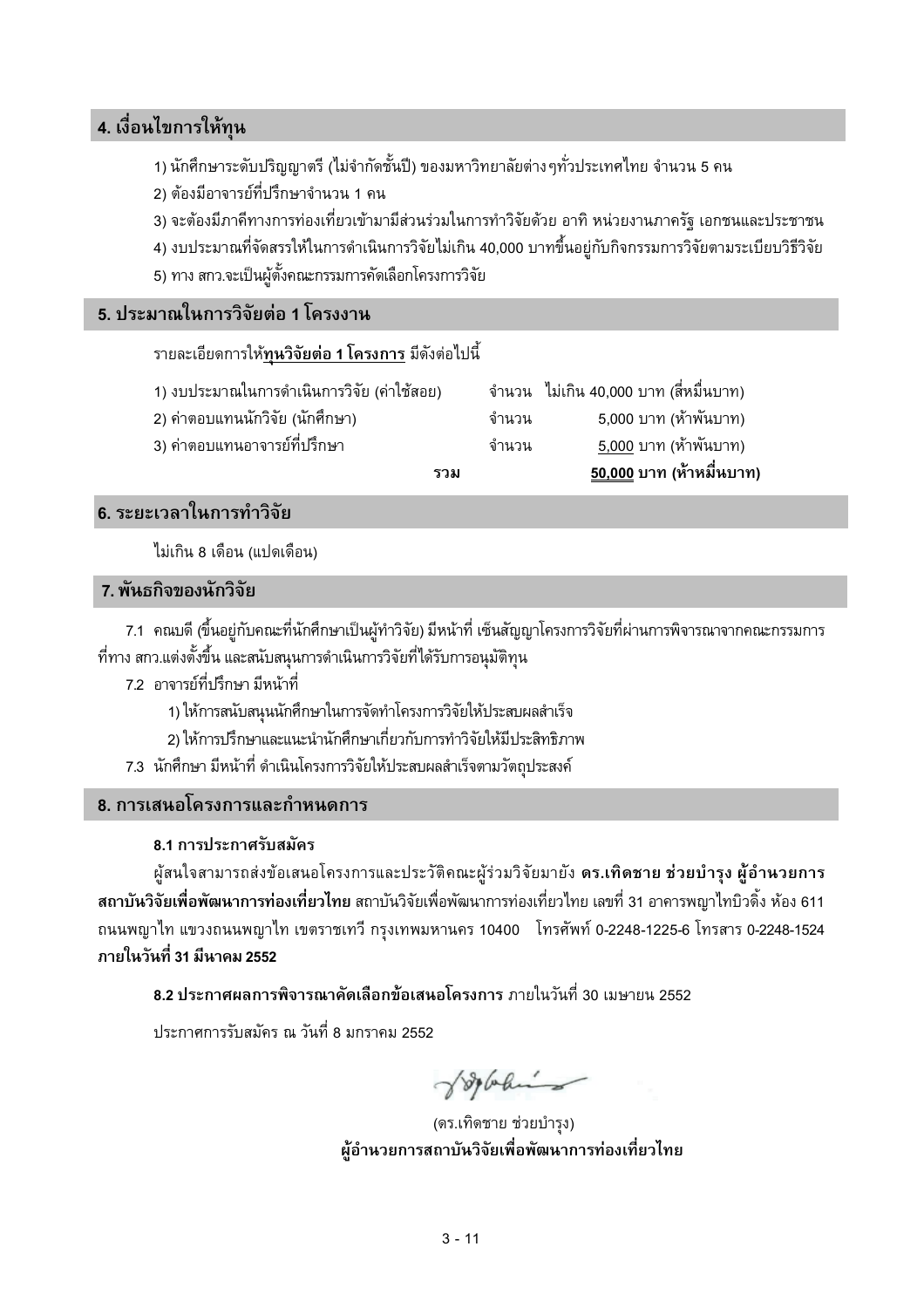# สำหรับปริญญาตรี

รูปแบบการเขียนข้อเสนอโครงการวิจัยฉบับสมบูรณ์



สถาบันวิจัยเพื่อพัฒนาการท่องเที่ยวไทย โดยการสนับสนุนของสำนักงานกองทุนสนับสนุนการวิจัย (สกว.)

> ข้อเสนอโครงการฉบับสมบูรณ์ (Full Proposal)

เสนอต่อ

สถาบันวิจัยเพื่อพัฒนาการท่องเที่ยวไทย โดยการสนับสนุนของสำนักงานกองทุนสนับสนุนการวิจัย (สกว.)

สร้างสรรค์ปัญญาเพื่อพัฒนาการท่องเที่ยวไทยให้ยั่งยืน สถาบันวิจัยเพื่อพัฒนาการท่องเที่ยวไทย ้เลขที่ 31 อาคารพญาไทบิวดิ้ง ห้อง 611 ถนนพญาไท แขวงถนนพญาไท เขตราชเทวี กรุงเทพฯ 10400 โทรศัพท์ 0-2248-1225-6 โทรสาร 0-2248-1524 E-mail: abtc@ttresearch.org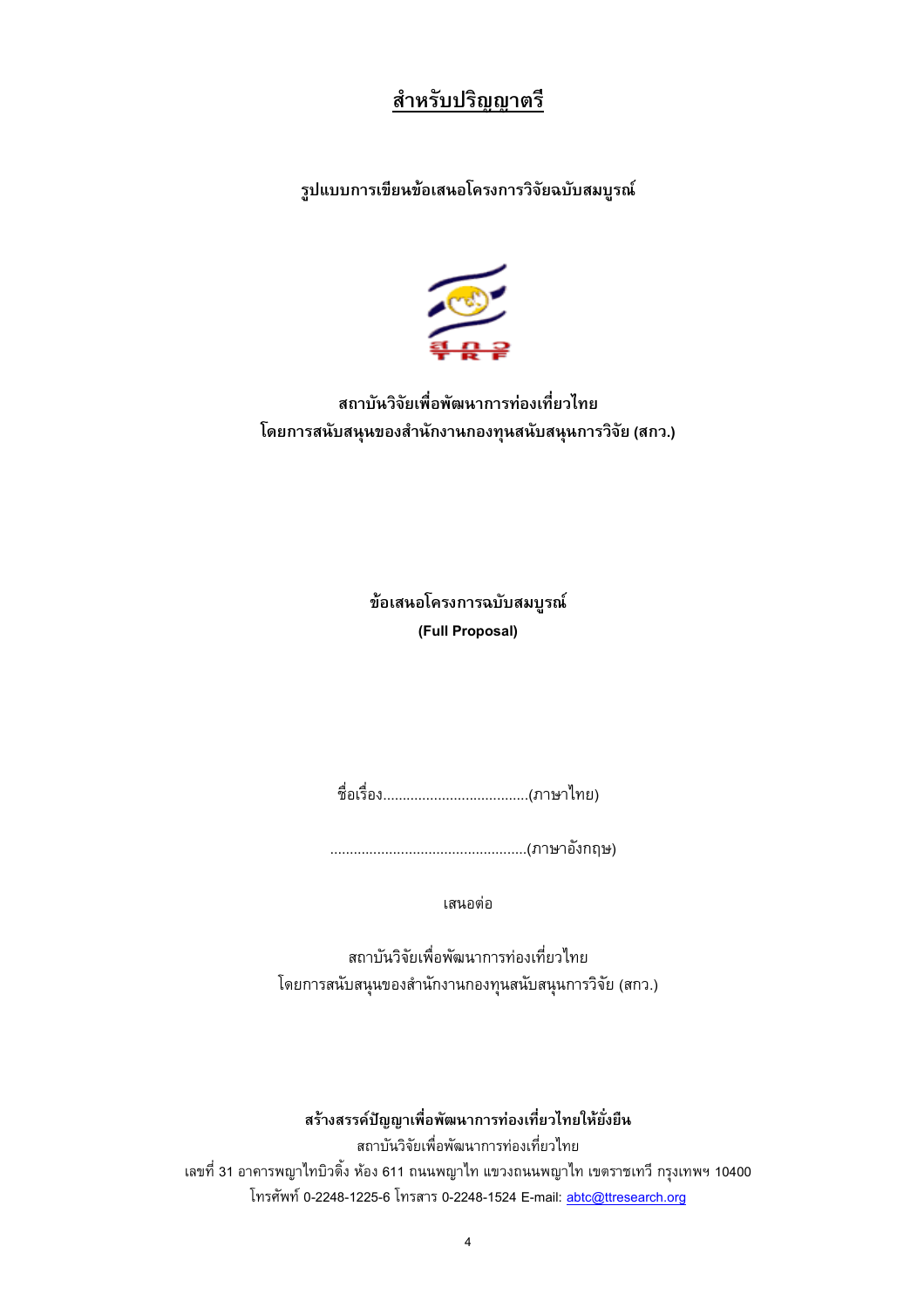# รายชื่อผู้ทำงานในโครงการ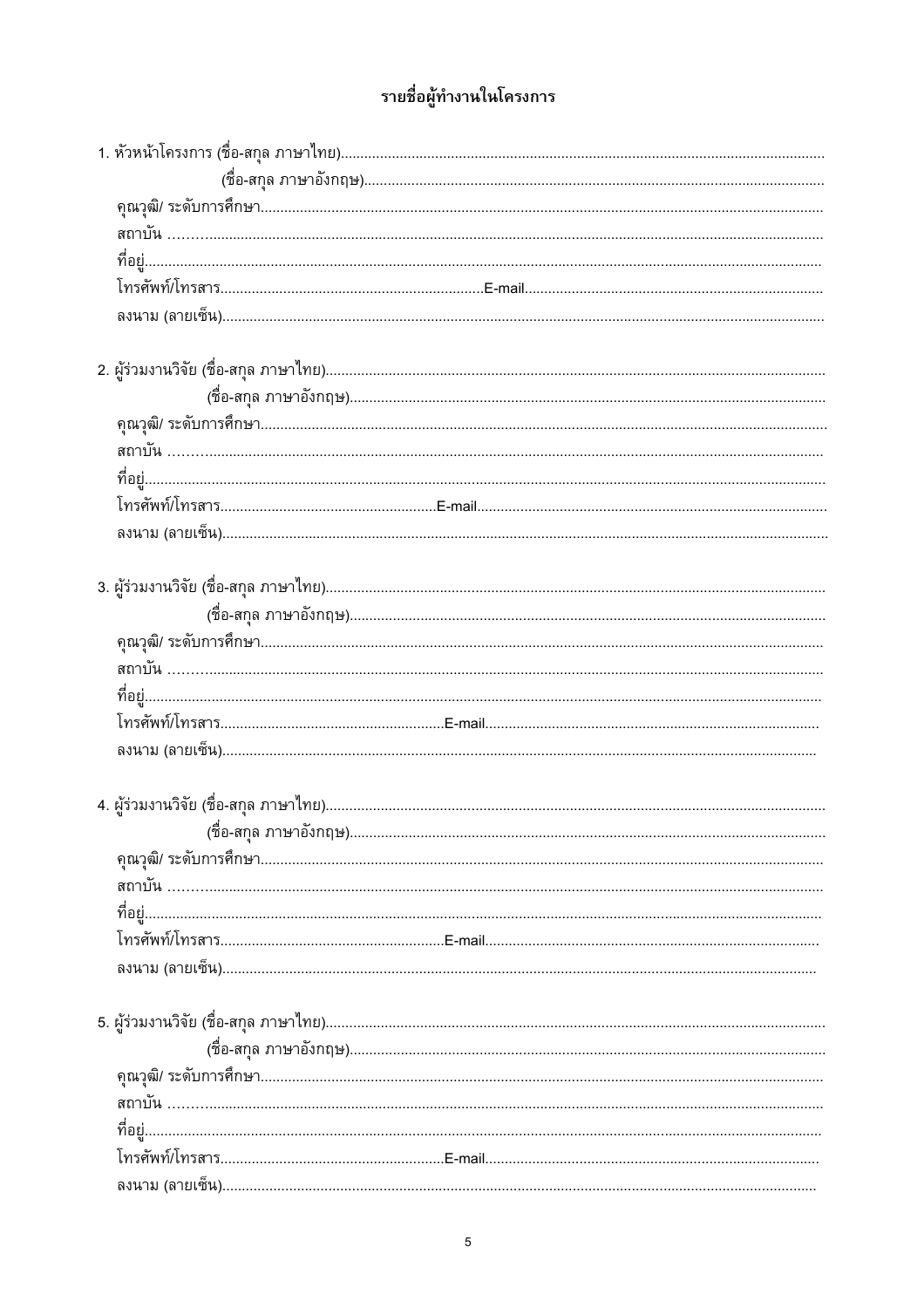| 8. อาจารย์ที่ปรึกษา (ชื่อ-สกุล |  |
|--------------------------------|--|
|                                |  |
| (ชื่อ-สกุล                     |  |
|                                |  |
| คุณวุฒิ/ ระดับการศึกษา         |  |
|                                |  |
| หน่วยงานสังกัด                 |  |
| ที่อยู่                        |  |
|                                |  |
|                                |  |
| mail                           |  |
| ลงนาม                          |  |
|                                |  |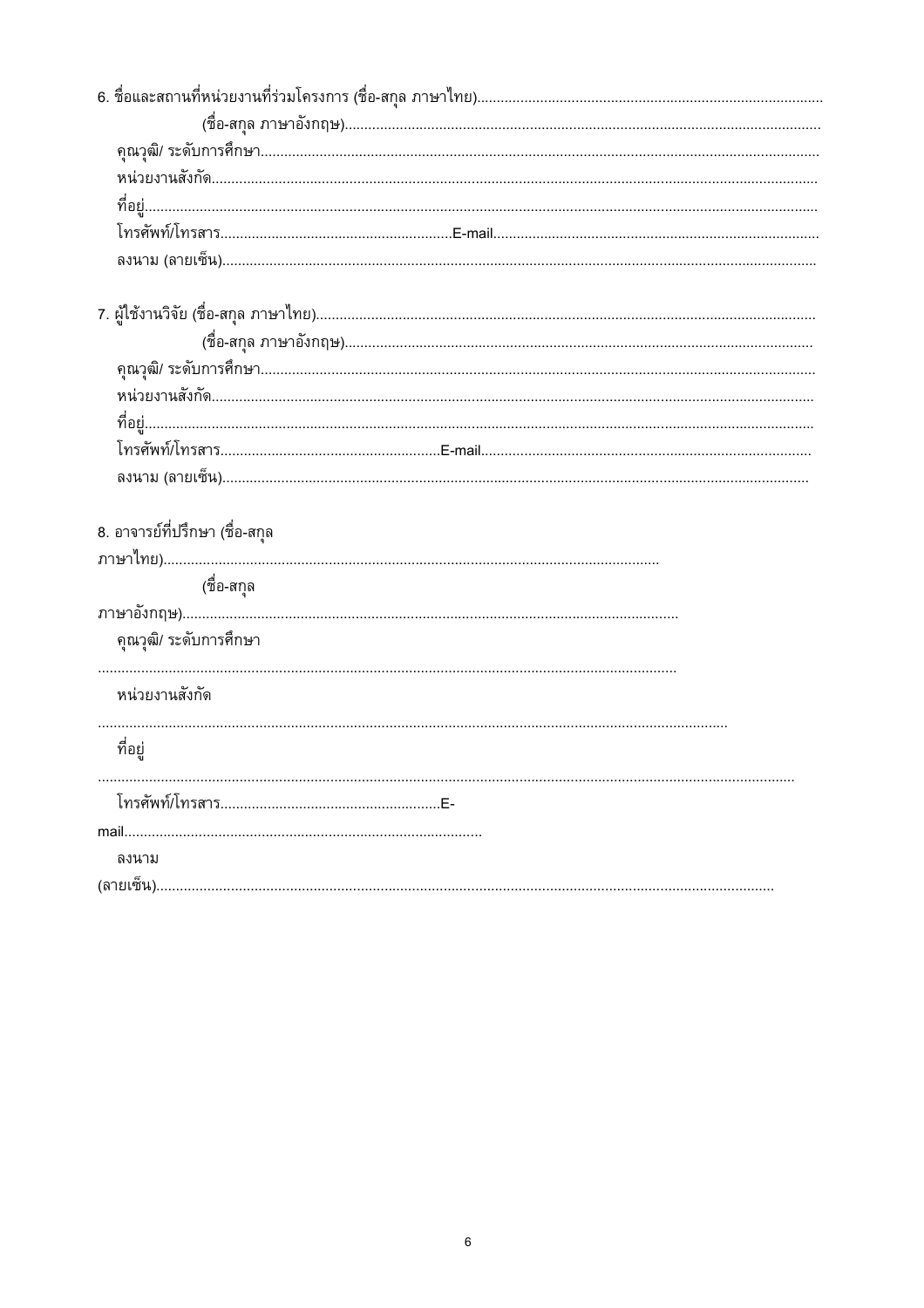| เครงก |
|-------|
|-------|

#### 1. หลักการและเหตุผล

(อธิบายหลักการและเหตุผล ความเป็นมาของโครงการ ความจำเป็นและความสำคัญของปัญหาที่ต้องทำการศึกษา ประโยชน์ของโครงการวิจัย)

#### 2. วัตถุประสงค์ของโครงการ

(การเขียนวัตถประสงค์ควรเขียนให้สอดคล้องกับชื่อเรื่องและความเหมาะสมกับกิจกรรมที่จะดำเนินการเพื่อให้ สามารถใช้วัตถุประสงค์เป็นตัวชี้วัดความสำเร็จของโครงการได้)

#### 3. คำถามการวิจัย

(หมายถึง คำถามเพื่อตอบวัตถุประสงค์ของโครงการ)

#### 4. ระเบียบวิธีวิจัย (ให้อธิบายทีละคำถามการวิจัย ระเบียบการวิจัยต้องมีความชัดเจนและเรียงลำดับหัวข้อดังนี้)

4.1 วิธีการศึกษา (อธิบายวิธีการศึกษาที่ใช้โดยต้องระบุว่าวิธีการศึกษาที่ใช้ในการตอบคำถามการวิจัยในแต่ละ คำถามว่าใช้วิธีใด)

4.2 ประชากรและกลุ่มตัวอย่าง (ระบุรายละเอียดของประชากร วิธีการสุ่มตัวอย่าง การคำนวณหาขนาดตัวอย่าง และ จำนวนกลุ่มตัวอย่าง)

4.3 เครื่องมือที่ใช้ในการศึกษา (อธิบายเครื่องมือที่ใช้ในการศึกษาโดยต้องระบุเครื่องมือที่ใช้ในการศึกษาว่าตอบ คำถามการวิจัยข้อใด)

4.4 การวิเคราะห์ข้อมูลและสถิติที่ใช้ในการวิเคราะห์ข้อมูล (อธิบายการวิเคราะห์ข้อมูลและสถิติที่ใช้ในการวิเคราะห์ ข้อมูล โดยต้องระบุว่าใช้ในการตอบคำถามหลักการวิจัยคำถามใด)

#### 5. แผนงานของโครงการ (ตัวอย่าง)

(หมายถึง แผนการดำเนินงานในแต่ละช่วงเวลา ได้ผลการวิจัยอะไร ใช้ระเบียบวิธีวิจัยใด โดยกิจกรรมใด โดย นำเสนอในรูปแบบของตารางและเรียงลำดับแผนงานโครงการตามระยะเวลาที่ดำเนินงาน)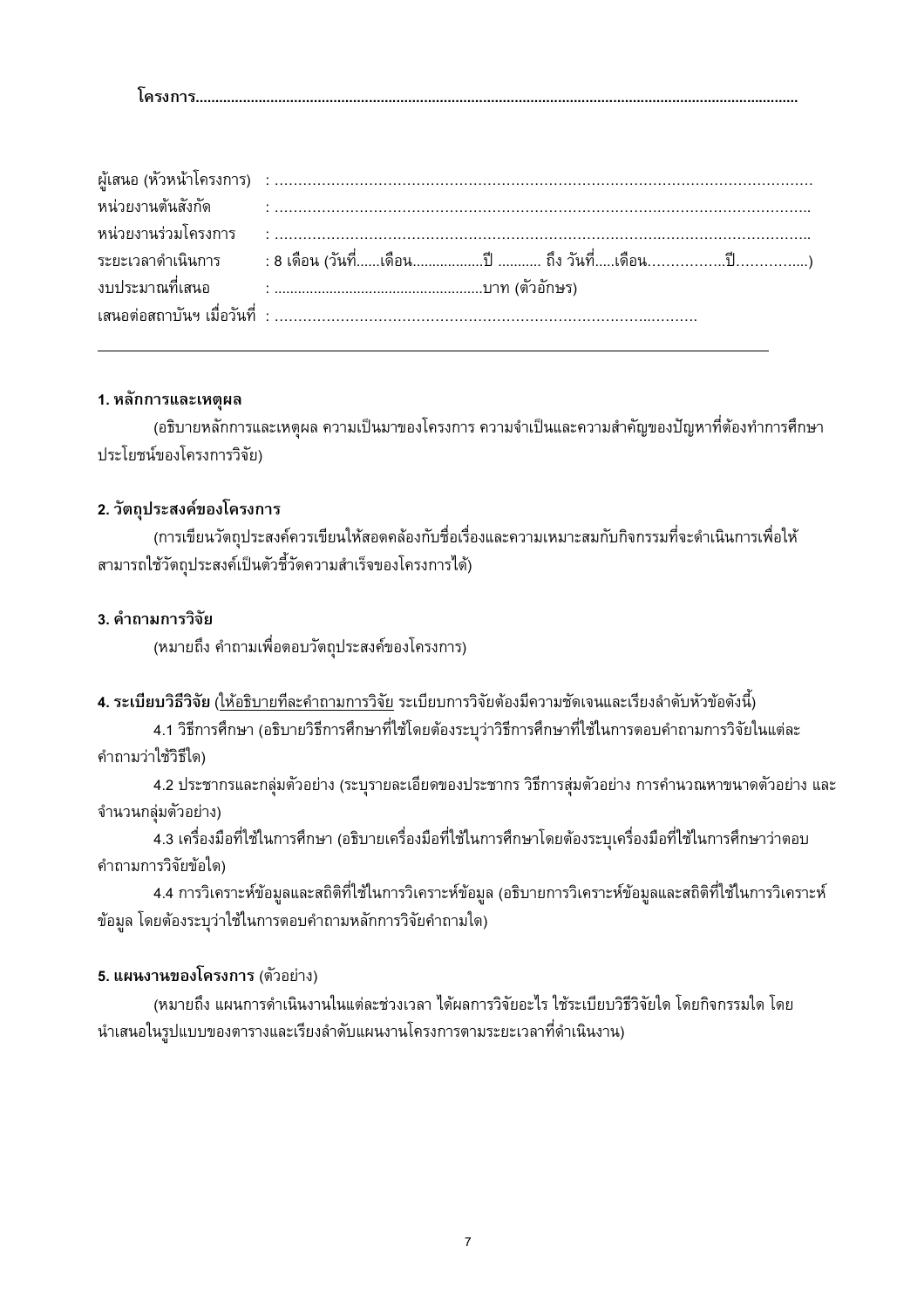| คำถามการวิจัย        | ระเบียบวิธีวิจัย | กิจกรรม              | ผลที่คาดว่าจะได้รับ    | วัน/เวลาดำเนินการ |
|----------------------|------------------|----------------------|------------------------|-------------------|
| 1. (เช่น ความคิดเห็น | 1. (แบบสอบถาม    | 1. (นำแบบสอบถาม      | 1.ทราบความคิดเห็นของ   | 1 ม.ค.–1 ก.พ.52   |
| ของ อบต. ต่อการ      | จำนวน 400 ชุด)   | สัมภาษณ์อบต. ใน      | อบต.ที่มีต่อการ        | (1 เดือน)         |
| ท่องเที่ยวเป็น       |                  | จังหวัดภูเก็ต พังงา  | ท่องเที่ยวเบื้องต้น    |                   |
| อย่างไร)             |                  | กระบี)               |                        |                   |
|                      |                  |                      |                        |                   |
|                      | 2. (จัดประชุม    | 2. จัดประชุมระดมความ | 2.ทราบความคิดเห็นของ   | 15 มี.ค.52        |
|                      | ระดมความคิดเห็น) | คิดเห็นอบต.ในจังหวัด | อบต.ที่มีต่อการ        | (1 วัน)           |
|                      |                  | ภูเก็ต พังงา กระบี่) | ท่องเที่ยวในส่วนที่ไม่ |                   |
|                      |                  |                      | สามารถรวบรวมข้อมูล     |                   |
|                      |                  |                      | ได้จากแบบสอบถาม        |                   |
| 2.                   |                  |                      |                        |                   |
| 3.                   |                  |                      |                        |                   |

# <u>(ให้นักวิจัยสรุปกิจกรรมที่ทำทั้งหมดใหม่อีกครั้ง โดยเรียงตามกิจกรรมที่ทำจริงในแต่ละเดือน ตั้งแต่เดือนที่ 1 ถึง</u> ้เดือนที่ 8 จากตารางแผนงานโครงการนี้ เพื่อนำไปตั้งเป็นค่าใช้สอยที่ต้องใช้จ่ายจริงในแต่ละเดือน) (เรียงทีละ กิจกรรม ทีละเดือนในหมวดค่าใช้สอย)

### 6. ผลการวิจัยที่คาดว่าจะได้รับ (Outputs)

(คือผลที่คาดว่าจะได้รับเมื่อดำเนินงานเสร็จสิ้นเป็นรูปธรรม และต้องสอดคล้องกับคำถามการวิจัย โดยแบ่งเป็นราย 4 เดือน)

### 6.1 4 เดือนที่ 1

| 6.2 4 เดือนที่ 2 |  |
|------------------|--|
|                  |  |
|                  |  |

#### 7. ประโยชน์ที่คาดว่าจะได้รับจากโครงการ (Outcomes)

(หมายถึง ผลที่คาดว่าจะได้รับหลังจากที่นำผลการวิจัยไปใช้)

#### 8. แนวทางในการนำผลงานวิจัยไปใช้ประโยชน์

(วิธีการในการผลักดัน/ประชาสัมพันธ์ผลการวิจัยเพื่อให้ผู้ใช้งานวิจัย (Users) สามารถนำงานวิจัยไปใช้ประโยชน์ได้)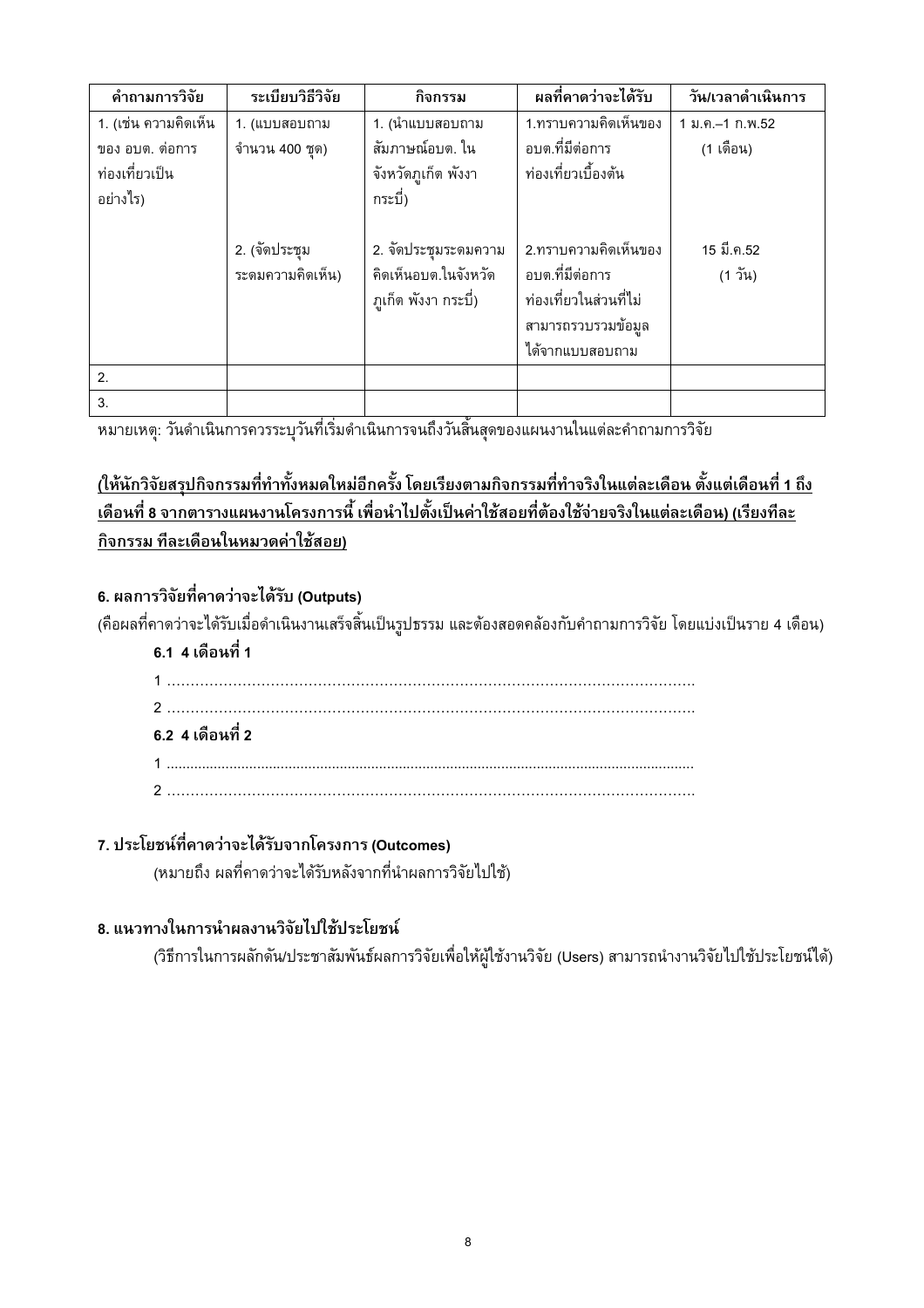9. งบประมาณ (แผนการใช้งบประมาณให้ระบุรายละเอียดที่ละกิจกรรมตามคำถามการวิจัย)

งบประมาณของโครงการ (ตัวอย่าง)

| ก. ส่วนที่โครงการบริหาร                            |          |          |     |
|----------------------------------------------------|----------|----------|-----|
| 1. หมวดค่าตอบแทน                                   | งวดที่ 1 | งวดที่ 2 | รวม |
| 1.1 ค่าตอบแทนนักวิจัย                              |          |          |     |
| 1.2 ค่าตอบแทนอาจารย์ที่ปรึกษา                      |          |          |     |
| รวมค่าตอบแทน                                       |          |          |     |
| 2.หมวดค่าใช้สอย (เรียงทีละกิจกรรมตามคำถามการวิจัย) |          |          |     |
| ้คำถามการวิจัยข้อที่ 1                             |          |          |     |
| 2.1 เก็บข้อมูลโดยใช้แบบสอบถาม                      |          |          |     |
| 2.1.1 ค่าที่พัก                                    |          |          |     |
| 2.1.2 ค่าจัดทำแบบสอบถาม                            |          |          |     |
| 2.1.3 ค่าเดินทาง                                   |          |          |     |
| ้คำถามการวิจัยข้อที่ 2                             |          |          |     |
| 2.2 ค่าจัดประชุมระดมความคิดเห็น                    |          |          |     |
| 2.2.1 ค่าเดินทาง                                   |          |          |     |
| 2.2.2 ค่าอาหารเที่ยงและอาหารว่าง/ครั้ง             |          |          |     |
| 2.2.3 ค่าเตรียมเอกสารการประชุม                     |          |          |     |
| ้คำถามการวิจัยข้อที่                               |          |          |     |
| 2.3                                                |          |          |     |
| รวมค่าใช้สอย                                       |          |          |     |
| รวมค่าใช้จ่ายทั้งสิ้น                              |          |          |     |

10. บรรณานุกรม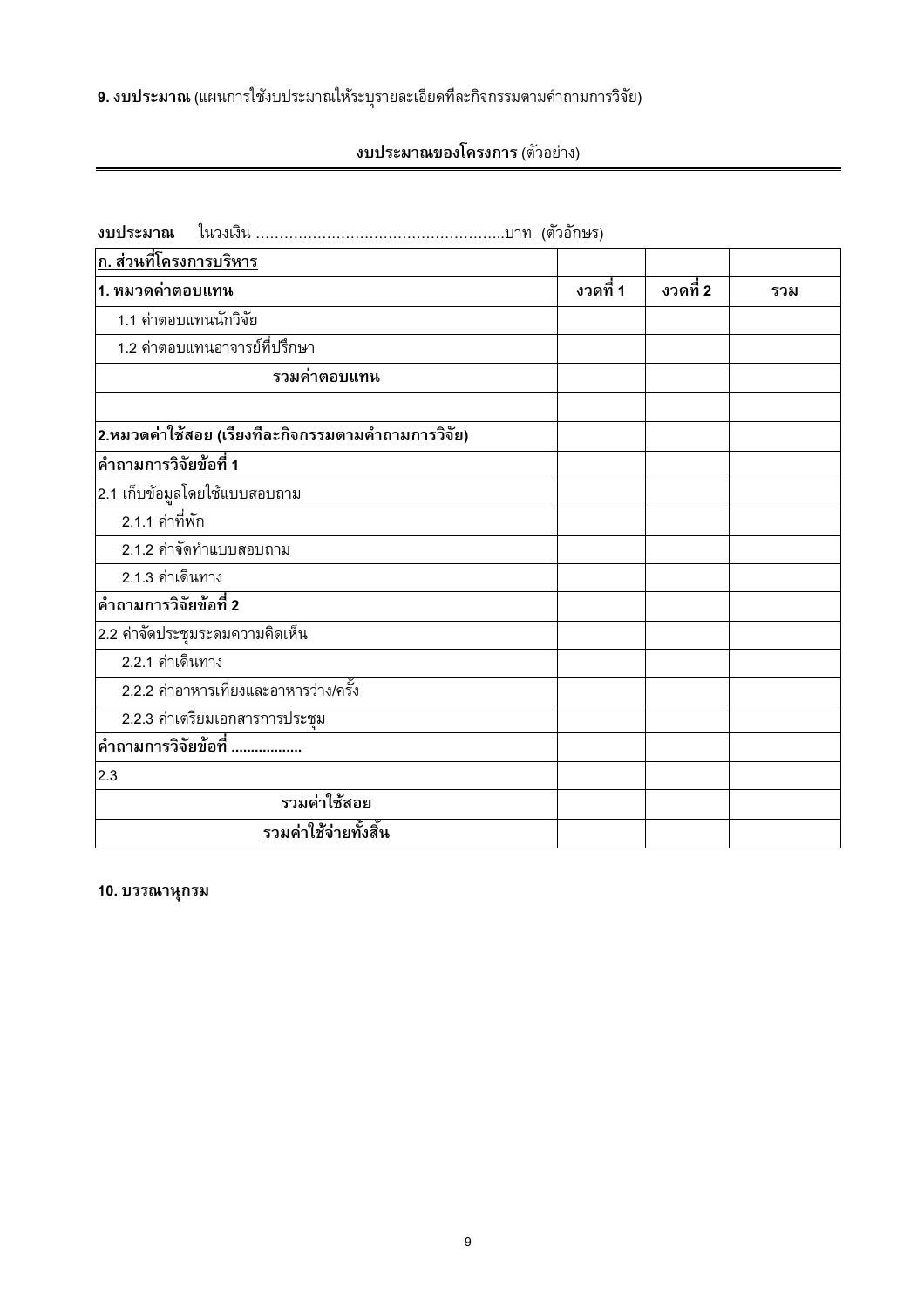### ประวัติคณะนักวิจัย

# <u>ประวัติการศึกษา</u> (ประถม-ปริญญาตรี : ระดับการศึกษา สาขา และสถาบัน)